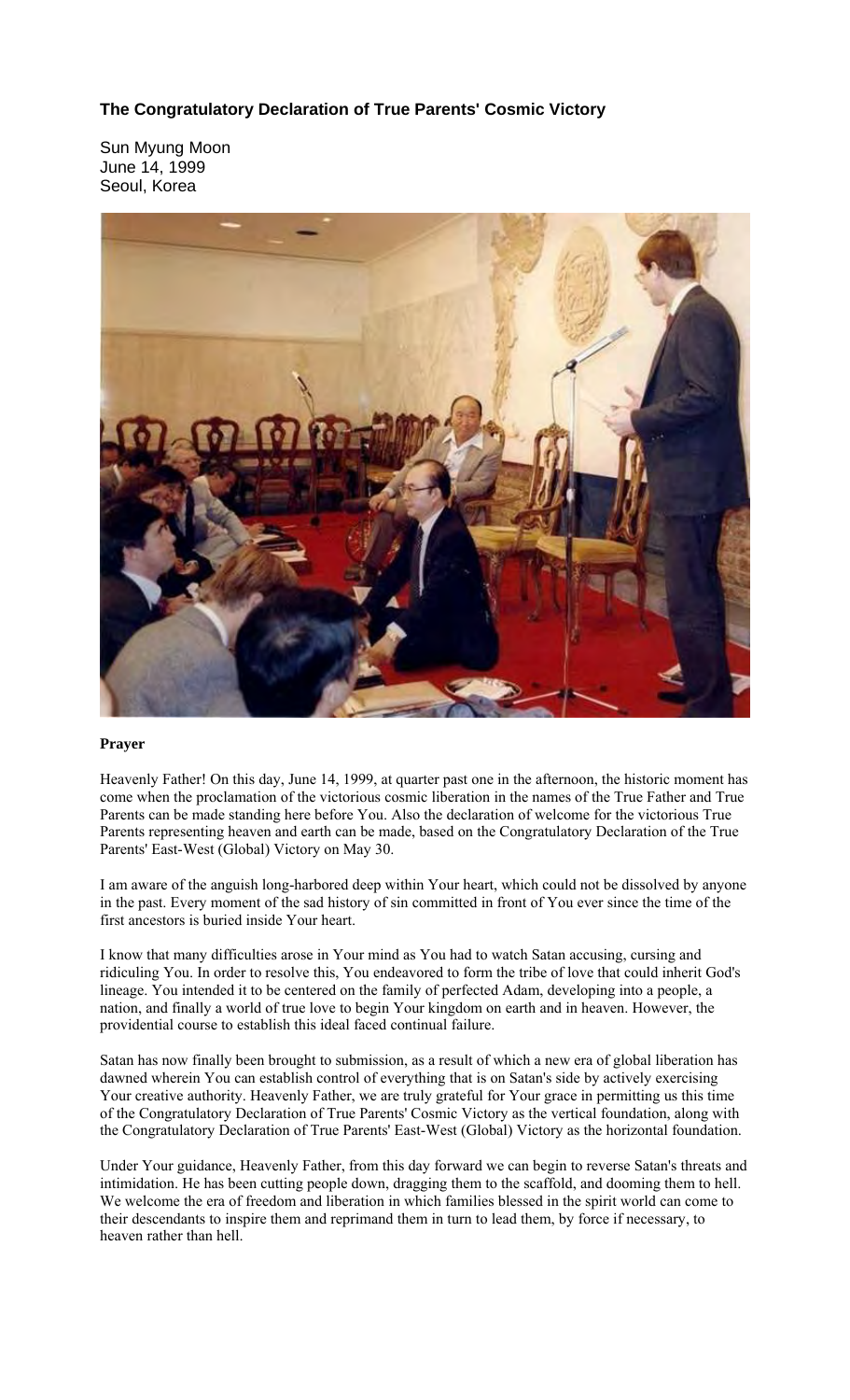The era has now arrived in which, by Your attaining control over the nations that connect together all of struggling humanity, they can become Your tribe, part of Your lineage, in front of the eternal sovereignty of love.

As Your trans-national family they can liberate all humanity, liberate the spirit world, as well as the True Parents and Yourself. This liberation will remove the position of the servant so as to liberate everything to rise even beyond the original ideal of creation, where You can have sympathy for Satan. In front of Your authority, True Parents dedicate this era.

Please therefore exercise Your power through this liberated sovereignty, moving between earth and the spirit world. With righteous judgment establish Your kingship of love, goodness, and Your independent dominion, and thus become the eternal King of love and Ruler of the universe, bequeathing to us eternal immortality of love.

The True Parents pledge to govern and teach those on earth the path that they should follow to fulfill the duties of Your filial sons and daughters, patriots, saints, and divine sons and daughters. By guiding them to become a part of Your kindred having dominion over Your blessed kingdom, True Parents will raise them to become eternal heirs to Your kingdom on earth and in heaven.

Please accept all glory and honor and appoint this day as the day of proclamation. Please exercise Your autonomous right of the kingship of goodness, whereby everything will turn out as You wish. We desire You to do so, again and again and again, and proclaim and declare this in the name of the True Parents! Amen! Amen! Amen!

## **I Lived My Life for the Liberation of the Will of God**

I have lived my whole life for the liberation of the Will. The mission of the Messiah entails being born for the liberation of the Will, living only for the Will, and accomplishing it. This means liberating God's kingdom and God Himself.

Next comes the liberation of this world, Satan's prison, where humankind is held in the bondage of Satan's lineage through fallen parents. Following this comes the liberation of all creation, the creation which is now lamenting.

In order to connect God's Will to the farthest reaches of the cosmos, I offered special devotions from May 13 to 15, 1998, in the Pantanal. On that foundation, the proclamation of cosmic liberation was made on May 14 of this year (1999).

Then the horizontal foundation was laid by instituting the Day of Congratulations for True Parents' East-West (Global) Victory at Belvedere on May 30, the day they returned to the United States. The vertical proclamation, the Declaration of the True Parents' Cosmic Victory, signifies that historical indemnification is completed and God is now restored to a state of freedom from anxiety. He can be welcomed wherever He goes in this world, including in all families of the Garden of Eden.

The ultimate conclusion of the providence is the perfection of Adam. What does this tell us? It tells us that the first Adam failed to fulfill the original responsibility given to him. This God-given responsibility is the original basis, the very cornerstone of the family, tribe, people, nation, and God's kingdom on earth and in heaven. However, this cornerstone was defiled and must be cleansed. Everything must be purified, including the spiritual and physical worlds.

The lineage was defiled through false love when the archangel took dominion over Eve, who then took dominion over Adam in a reversal of the proper order... Since God is the Parent with children of the defiled lineage, He likewise cannot avoid being in the reverse position, having nowhere to go. Think about it: He is imprisoned. Who on earth knows that God cannot enter the human world? How can He be in such a position?

After God invested billions of years in the creation, Adam and Eve were created as His only son and daughter. How great, then, was God's sorrow when He lost His only son and daughter after billions of years? Moreover, the inherited tradition of love that should have been established was also lost. God could not express His love. He was not able to love His beloved son and daughter even though they were standing right before Him because they had cut off the path through which He could love them. Who can take away His grief? A perfected Adam has to resolve this.

…

**The Era of Indemnity Is Ended**